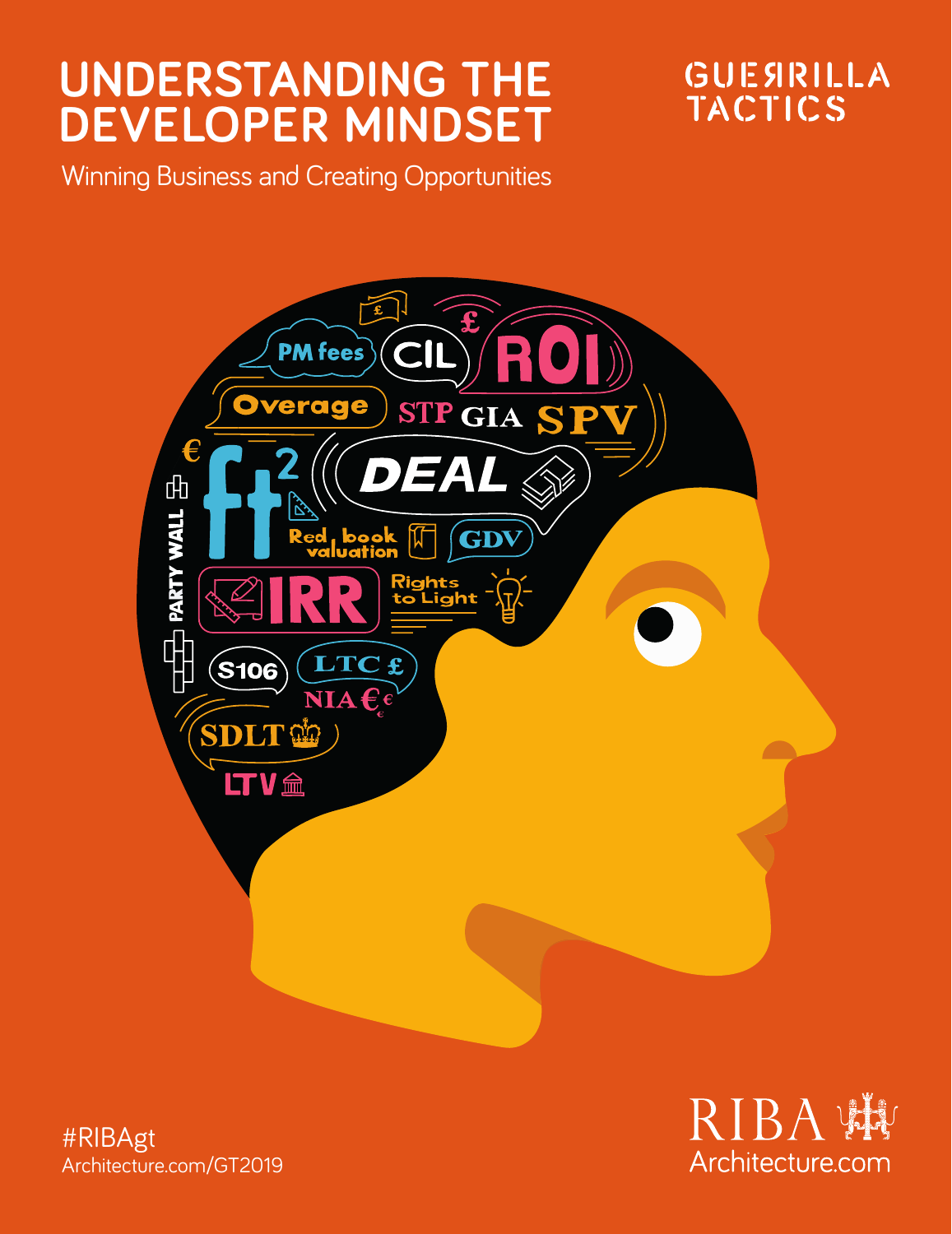#### **With thanks to:**

Creative Directors: **Amanda Baillieu and Gus Zogolovitch**, Developer Collective

Guerrilla Tactics Steering Group: **Annabelle Tugby**, Annabelle Tugby Architects **Barbara Kaucky**, erect architecture **Cassion Castle**, Cassion Castle Architects **Chris Bryant**, alma-nac **David Miller, David Miller Architects Jennifer Forakis**, Studio Hoop **Melissa Robinson**, MW Architects

## **CONFERENCE AND CPD DAY**

## $\stackrel{\text{\tiny{f\!0}}}{\rightarrow}$  DAY 1 Tuesday 5th November

**CONFERENCE DAY** 

Understanding the Developer Mindset: Winning Business and Creating Your Own Opportunities

Many small sites around the country are not used to their full potential, while many high-street shops need to be brought back into use. They share the same problem: it is not efficient for large developers to take on these sites, while councils are under-resourced. Architects understand the potential of awkward sites but are rarely able to extract sufficient value from the development activity because these are not skills they are taught.

'Understanding the Developer Mindset' will help delegates gain a better understanding of the development process, fresh insight into where value comes from and the ability to use this knowledge to better service clients. It is also aimed at empowering architects to play a wider role in initiating and delivering projects.

Throughout the first half of conference day, clients and architects will share how to find the developer client and how to pitch effectively to win work. Pitching it right is not only a matter of words but of body language also – as we will learn from communications coach Emma Zangs. In the second half of the programme we hear from architects who have become developers themselves, and the lessons they learned in the process. Legal and financial consultants will shine a spotlight on legal traps and how to avoid them, and answer the crucial question: how do I plug the gap?

**DAY 2** Wednesday 6th November

### **CPD DAY**

A full day of 21 seminars and 2 lunch time sessions is offered, covering all ten RIBA Core Curriculum topics, with engaging content delivered by expert practitioners on relevant issues.

This year the day opens with a plenary highlighting a path 'Towards Sustainable Practice', chaired by members of the RIBA Ethics and Sustainable Development Commission, Mina Hasman and Alasdair Ben Dixon. The session will showcase diverse approaches to sustainable design by forward thinking practices and highlight available resources for architects seeking to reduce the environmental impact of their projects.

New seminars are introduced this year on child-friendly and community-led design, on how to collaborate well with engineers, and on what insights behavioural psychology offers for spatial design.

Featured essential core topics include: fee calculation and cash flow management, brand building and digital marketing, the PI insurance landscape and the new Professional Services Contracts.

inonsored by

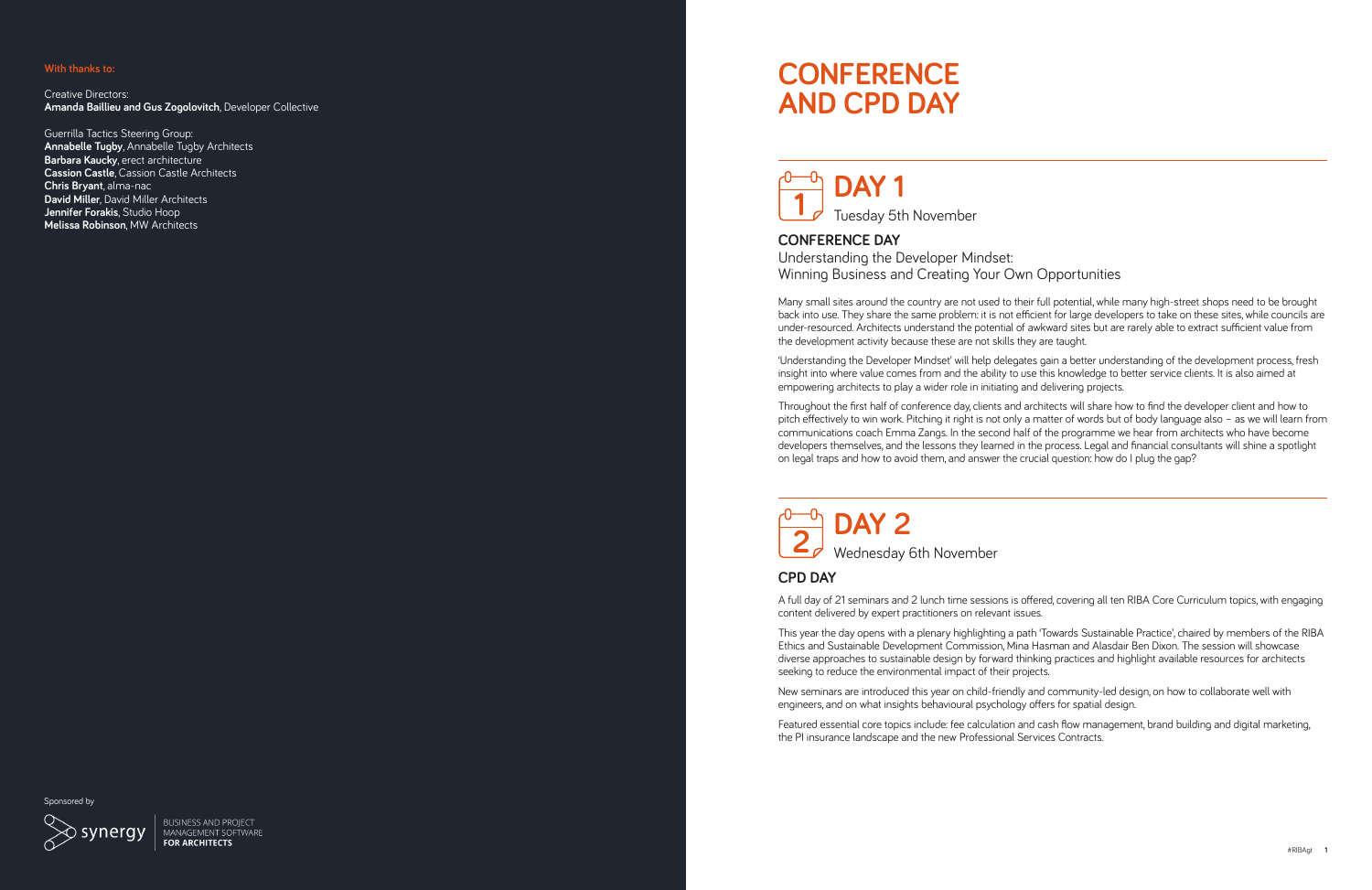# **UNDERSTANDING THE DEVELOPER MINDSET**

## CONFERENCE PROGRAMME

| $09.30 - 10.00$ | REGISTRATION AND COFFEE Jarvis Foyer, Lower Ground Floor                                                   | $14.50 - 15.30$ | <b>WHA</b>               |
|-----------------|------------------------------------------------------------------------------------------------------------|-----------------|--------------------------|
| $10.00 - 10.30$ | <b>WELCOME AND KEYNOTE Jarvis Hall</b>                                                                     |                 | Will N<br>Jake           |
|                 | Welcome<br>Alan Jones, RIBA President                                                                      |                 | Soph                     |
|                 | Why We Are Here                                                                                            | $15.30 - 15.55$ | <b>COFI</b>              |
|                 | Amanda Baillieu and Gus Zogolovitch, Creative Directors                                                    | $15.55 - 16.30$ | <b>HOW</b>               |
|                 | Being an Architect-Developer<br>George Ferguson CBE, RIBA Past President                                   |                 | Legal<br>Matth           |
| $10.30 - 11.05$ | <b>FINDING THE CLIENT Jarvis Hall</b>                                                                      |                 | How<br>Mary              |
|                 | How to Network Like a Pro<br>Leanne Tritton, ING                                                           |                 | How:<br>John             |
|                 | <b>Crafting the Message</b><br>Lou Dawson, Smith Dawson; Roger Black, Black & Colleagues                   | $16.30 - 17.05$ | <b>ALTE</b>              |
| $11.05 - 11.30$ | <b>COFFEE BREAK</b> Jarvis Foyer                                                                           |                 | Creat<br>Jacks           |
| $11.30 - 12.50$ | <b>WINNING THE PITCH Jarvis Hall</b>                                                                       |                 | Baug<br>John             |
| $11.30 - 12.15$ | Movement Techniques to Help You Pitch with Ease<br>Emma Zangs, Movement and Communication Coach            |                 | Inspir<br>Alexa          |
| $12.15 - 12.50$ | Understanding the Opportunity You've Got<br>Oliver Salway, Softroom                                        | $17.05 - 17.20$ | <b>SUM</b><br>Roge       |
|                 | <b>Preparing Properly</b><br>David Tigg, Tigg + Coll Architects                                            | $17.20 - 17.55$ | <b>ARCI</b>              |
|                 | What the Developer Wants to Hear<br>Steven Sanham, Real Estate Entrepreneur                                |                 | Panel<br>Selina          |
| $12.50 - 13.45$ | <b>LUNCH Florence Hall</b>                                                                                 | 17.55-18.05     | CLO <sub>S</sub><br>Amar |
| $13.45 - 14.40$ | <b>HOW TO DO A DEVELOPMENT APPRAISAL Florence Hall</b><br>Workshop led by Meredith Bowles, Mole Architects | 18.15           | <b>SPEE</b>              |

**14.40 - 14.50 Room change to Jarvis Hall**

| $14.50 - 15.30$ | <b>WHAT WE LEARNED ABOUT DEVELOPMENT Jarvis Hall</b>                                                                  |  |
|-----------------|-----------------------------------------------------------------------------------------------------------------------|--|
|                 | Will Mawson, MawsonKerr Architects, Newcastle                                                                         |  |
|                 | Jake Edgley, Edgley Design, London                                                                                    |  |
|                 | Sophie Goldhill, Liddicoat & Goldhill, London and Margate                                                             |  |
| $15.30 - 15.55$ | <b>COFFEE BREAK</b> Jarvis Foyer                                                                                      |  |
| $15.55 - 16.30$ | <b>HOW TO BUY LAND Jarvis Hall</b>                                                                                    |  |
|                 | Legal Traps and How to Avoid Them<br>Matthew Tebbot, Wedlake Bell                                                     |  |
|                 | How Much Can I Borrow?<br>Mary Riley, Mary Riley Solutions                                                            |  |
|                 | How to Plug the Gap<br>John Smart, Craftworks                                                                         |  |
| $16.30 - 17.05$ | <b>ALTERNATIVE ROUTES TO DEVELOPMENT Jarvis Hall</b>                                                                  |  |
|                 | Creating a Group-led Self-build<br>Jackson Moulding, Ecomotive                                                        |  |
|                 | Baugruppen in the UK<br>John Kinsley, John Kinsley Architects                                                         |  |
|                 | <b>Inspiration from Abroad</b><br>Alexandra Georgescu and Tomas Kozelsky, KOGAA Studio, Brno, Czech Republic          |  |
| $17.05 - 17.20$ | <b>SUMMING UP THE DAY</b><br>Roger Zogolovitch, Solidspace                                                            |  |
| $17.20 - 17.55$ | <b>ARCHITECT PITCH</b><br>Panel: Carolyn Larkin, Caro Communications; Jonny Anstead, TOWN;<br>Selina Mason, Lendlease |  |
| 17.55-18.05     | <b>CLOSING COMMENTS</b><br>Amanda Baillieu and Gus Zogolovitch                                                        |  |
| 18.15           | <b>SPEED-MENTORING EVENT Florence Hall</b>                                                                            |  |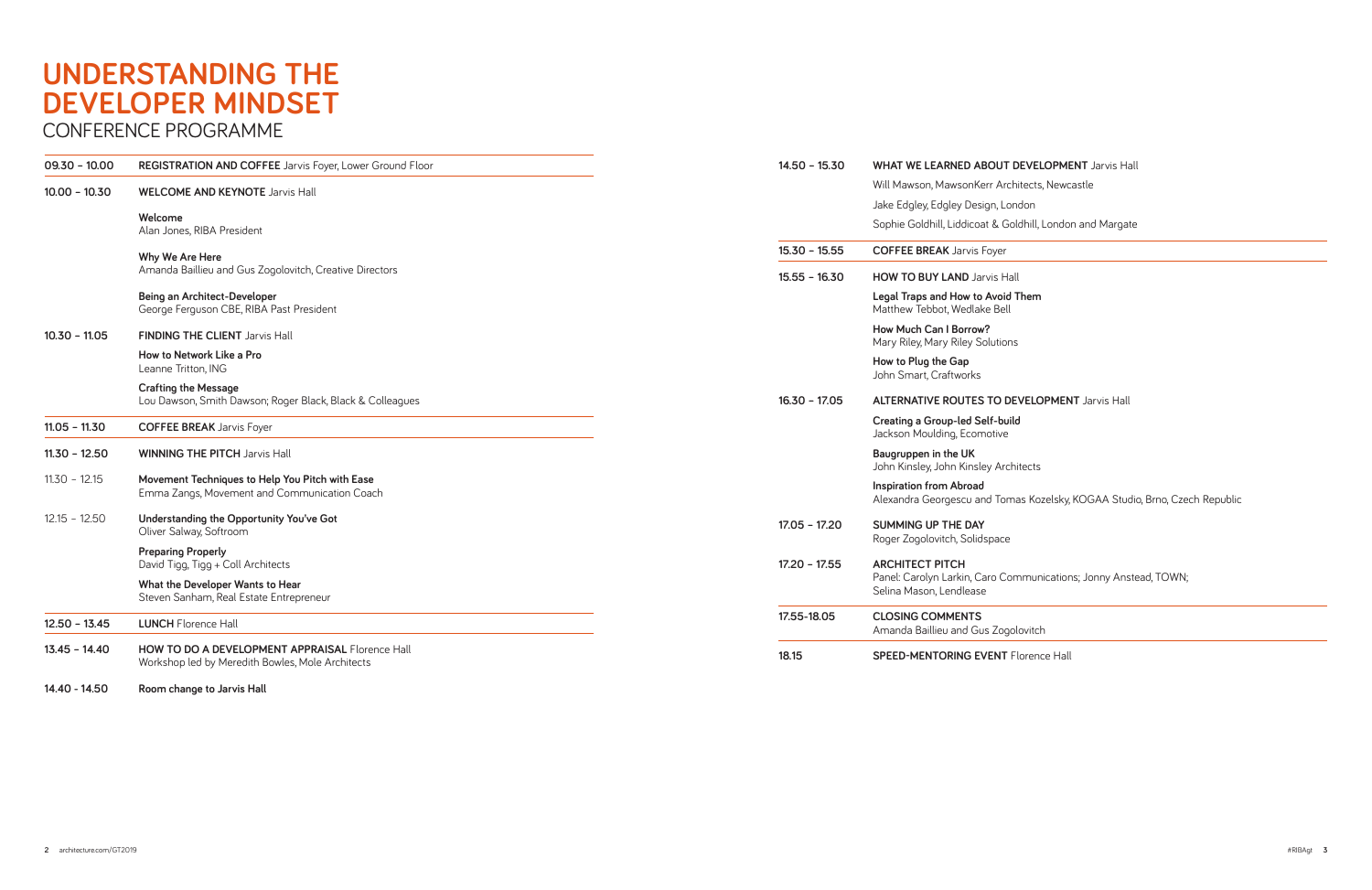## **DAY 1 10.00 – 10.15** WELCOME

### **Why We Are Here**

#### **Amanda Baillieu and Gus Zogolovitch**  Creative Directors, Guerrilla Tactics 2019

@developercoll

We believe there is a new appetite from architects to understand more about the entrepreneurial mind-set in order to win new business and undertake their own developments. With topics ranging from enabling projects to gaining a different outlook on the development process, this year's Guerrilla Tactics conference aims to help architects in two ways: using this knowledge to win new clients and better service them; and encouraging architects to play a wider role so they can influence a project's direction – from inception to completion.

Architects have always been adept at spotting a site's potential but rarely have the market knowledge to take on development themselves. There is little in the way of formal training courses on the development process available – the funding, building and selling. Yet the ability to respond quickly to new opportunities in the market has never been more relevant for small practices. All cities and towns have 'gap' sites, left over land that is not cost effective for larger developers to take on, or shops lying empty. We believe that the development of small sites could make a significant difference to the number and quality of new homes being built each year, and that architects are best placed to making this happen. This is why we set up the Developer Collective to give them the tools, resources and connections to become independent developers.

But property development comes with a few warnings. Lack of available finance for SME developers and the difficulties of finding land are well known. To be successful also requires market knowledge and managing of risks that architects need to understand. This is why we have included sessions on how to access finance, spot legal pitfalls, and undertaking a development appraisal. There are clear financial rewards from understanding the entrepreneurial process. Today is about taking control and offering an opportunity to do things differently.

We hope you enjoy the conference. **Amanda & Gus** Developer Collective

**Amanda Baillieu**  Founder, Archiboo @ArchibooLive

Amanda is an experienced journalist and award-winning editor. She set up Archiboo in 2014. It began as a talk series on a range of subjects from technology to entrepreneurship with the aim of engaging architects with radical ideas beyond the profession. Before launching Archiboo, Amanda was Editor of Building Design and the RIBA Journal. She has written for a range of national and specialist titles, including The Observer and The Independent. She has been a Stirling Prize judge and was a member of the Newham Design Panel from 2007-2012. Earlier this year, Amanda and Gus launched the Developer Collective, a platform for design-led property development linking investors and architects.

## **Gus Zogolovitch**

Founder, Unboxed Homes @unboxedhomes

Gus has been in the building industry for almost 20 years. He started doing small renovations, and then went on to run multi-award-winning property developer, Solidspace. He went through the pain of building his own house in North West London, where he still lives. After going to London Business School he set up Unboxed Homes, London's first custom build developer, which builds shells for purchasers to fit out to their own layout and specification. Gus has been a frequent architectural judge and housing speaker. He is an executive board member of the National Custom & Self Build Association and a co-founder of the Developer Collective with Amanda Baillieu.

## **DAY 1 10.15 – 10.30** KEYNOTE: BEING AN ARCHITECT-DEVELOPER

### **George Ferguson CBE PPRIBA**  RIBA Past President (2003-05)

@GeorgeFergusonx

As the first elected Mayor of Bristol from 2012-16, George secured Bristol's status as European Green Capital 2015, as a founding member of the Rockefeller Foundation's 100 Resilient Cities and as a UNESCO Learning City. He was recently appointed Bristol's first International Ambassador.

## **DAY 1 10.30 – 11.05** FINDING THE CLIENT

From his Bristol based practice Ferguson Mann Architects he founded the UK wide group of architects, Acanthus, in 1986. He was also a founder of the Academy of Urbanism during his term as RIBA President. George has an international profile as an advocate for liveable cities and the global environment and has represented Bristol at the European Commission, Eurocities, ICLEI, at Paris COP21 and at the G7 2016 summit in Japan.

When architects talk about finding a solution to a problem as part of the value they offer, 'the problem' is often about working out what product is right for the audience. In this double session, developer Roger Black and branding expert Lou Dawson, will unpack what the developer needs in order to sell a product – whether that's data or design – and why the way to speak to your customer is to think about your customer' customer.

### **How to Network Like a Pro**

**Leanne Tritton** Founder, ING @leannetritton

Leanne Tritton is the Managing Director and Founder of ING, the leading PR + Communications agency specialising in the built environment. ING was founded in 1999 and works across all areas of design, architecture, property and infrastructure. Based in Shoreditch, ING has a team of 40 speaking 16 languages. Leanne has personally worked with numerous architecture practices, large and small, to help develop marketing and business development strategies. Leanne has worked in Australia, the USA and UK.

#### **Crafting the Message**

**Lou Dawson**  Director, Smith Dawson @\_Smith\_Dawson

Lou began her career at Interbrand in 1997, the world's leading brand consultancy, working across all aspects of brand identity including strategy, design and brand experience. Lou left Interbrand to join Nike UK in 2001, working first on the Nike

brand itself, then later as European Marketing Director and then UK General Manager for Hurley International, a Nike subsidiary. In 2004 Lou set up her own consultancy business working with a wide variety of clients in both the corporate and non-profit sectors. She founded Smith Dawson with Mark Smith in 2014, a brand consultancy with particular focus on breaking categories and redefining markets, involved in sectors such as property, community regeneration, care, think tanks and higher education.

### **Roger Black**

Director, Black & Colleagues

Roger is an award-winning strategic and creative director in real-estate development. His expertise covers residential, commercial and large mixed-use urban regeneration projects for privately owned and private equity funded businesses. Roger has a proven track record of successful business turnarounds with pioneering concepts, resulting in substantial growth, profit and increased market share. He has enjoyed a long association with Ballymore and was also co-founder of PegasusLife. He has also put his skills to use for a number of philanthropic projects, most notably his long association with The Foundling Hospital.

| × |
|---|

**11.05 COFFEE BREAK**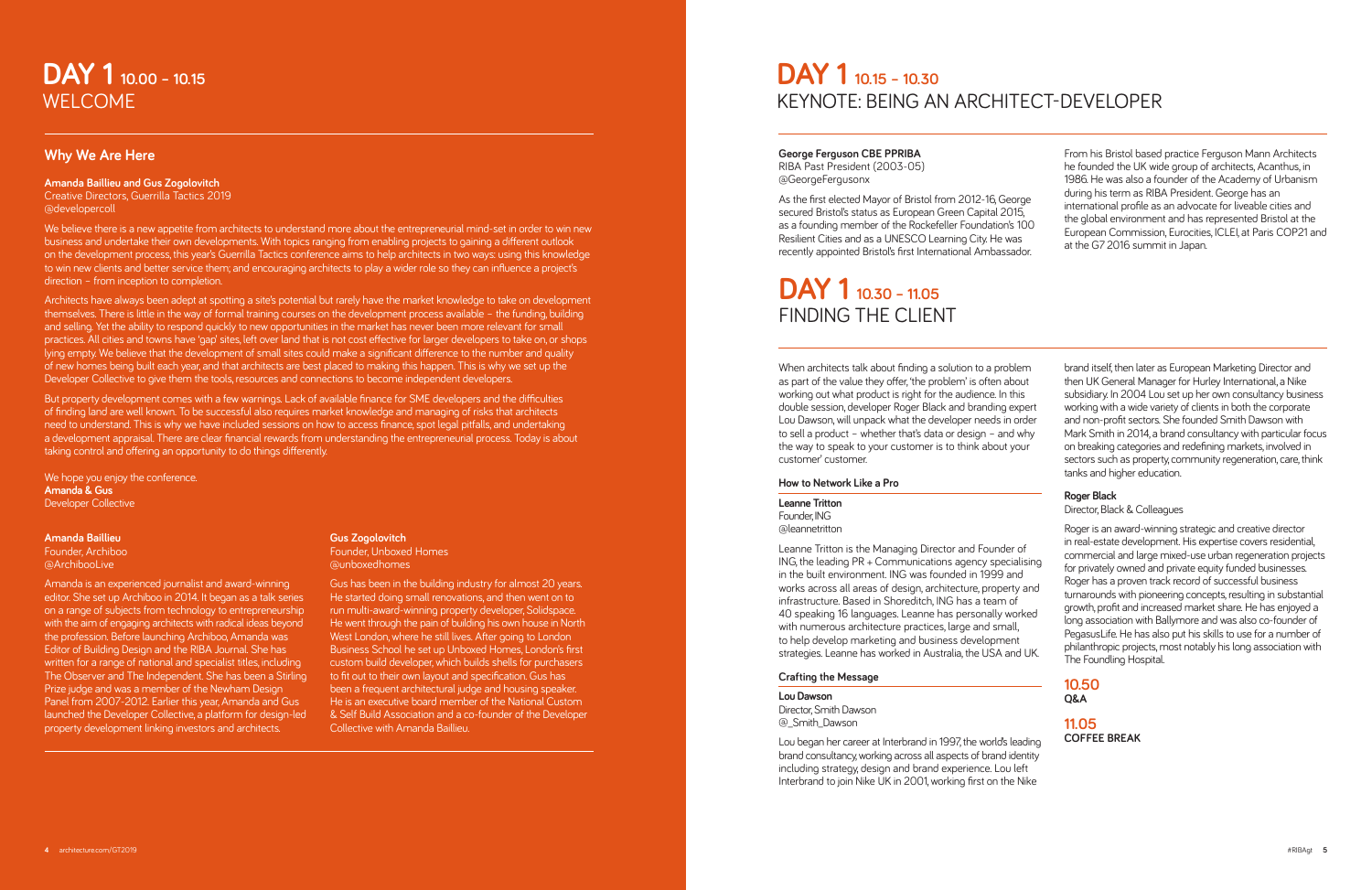## **DAY 1 11.30-12.50**  WINNING THE PITCH

Are you apprehensive at the thought of pitching to clients or speaking publicly? Do you find it hard to get through to would-be clients and gain their interest in your skills and talent? Would you like to know how you can prepare to give yourself the best shot at an opportunity – and to spot one when it comes your way? Choreographer and communication coach Emma Zangs will help you learn to enjoy giving presentations, networking, and pitching to clients using her movement based method. Architects Oliver Salway and David Tigg share tips on pitching effectively by honing in on the opportunity and covering your basics, while client Steve Sanham explains what the developer really wants to hear from architects.

## **11.30**

#### **Movement Techniques to Help You Pitch with Ease**

#### **Emma Zangs**

Choreographer and Movement & Communication Coach @emmaz

During this high energy masterclass, Emma will help you learn how to enjoy giving presentations, meetings, networking, and even job interviews. A trained choreographer, Emma uses a conscious movement-based method of choreography, yoga, somatic and performance techniques to help individuals and teams improve their communication skills. Get ready for neuroscience facts as well as getting up on your feet to test, try and find out what works for you to feel relaxed and at ease next time you pitch. Emma works with growing and established businesses from GoCardless to Google, coaches start-ups and supports refugees to settle in the UK. She lectures at Cass Business School and UCL's Entrepreneurship MSc and has successfully trained start-ups to pitch at Dragon's Den and win the royal Pitch At Palace competition.

### **12.15**

**Understanding the Opportunity You've Got** 

**Oliver Salway** 

Director, Softroom @Softroom\_News

Oliver Salway is a founding director of Softroom, an architecture and interiors studio based in Waterloo, London. Softroom has developed a particular specialism for sculptural interiors across a broad range of sectors, including hospitality, commercial and cultural spaces, as well as large-scale retail projects. Oliver has worked with some of the biggest commercial brands in the world, alongside highly respected public institutions. Major clients include the British Museum,

V&A Museum, Eurostar and Virgin Atlantic. In 2018, Oliver won the NHS Property Services pitch to design the GP surgery of the future

#### **Preparing Properly**

**David Tigg**  Director, Tigg + Coll Architects @tiggcollarch

David co-founded Tigg + Coll Architects with Rachel Coll in 2008. The practice works across a broad range of scales and was shortlisted for Young Architect of the Year Award 2019. David enjoys bringing an innovative and fresh approach to dealing with site complexity to create exceptional architecture. He has led on the design for Tigg + Coll's largest and most complex projects both in established residential sectors as well as in emerging co-living and high-end student developments. Before founding the practice, David worked at Wilkinson Eyre Architects, where he was lead design architect on the £145 million Kings Waterfront Arena (now Echo Arena) commissioned by the Liverpool City Council.

#### **What the Developer Wants to Hear**

#### **Steve Sanham**  Real Estate Entrepreneur @SteveSanham

Steve was Managing Director at London based residential developer HUB until his departure earlier in 2019, responsible for their pipeline of some 3000 homes in London and the southeast. He is now in the process of setting up a new purpose driven social impact development company, marrying private capital with development projects which have societal and environmental impact at their core. Steve himself combines a technical curious approach, beginning with a Masters in Engineering Science from Oxford University, with an ability to structure and deliver complex projects gained through a career which has included stints at both Urban Splash and Argent.

**12.35 Q&A**

**12.50 LUNCH** 

## **DAY 1 13.45-14.40**  HOW TO DO A DEVELOPMENT APPRAISAL

Any development process has to begin with an assessment of the value of a site or building which is seen to have development potential. Before buying or bidding or committing to a particular use, the developer seeks to understand the inherent potential for covering all project costs and generating a financial return. A development appraisal involves investigating the opportunities and constraints of a site relating to location, physical characteristics, legal and planning aspects. In this workshop led by Meredith Bowles of Mole Architects, delegates will learn about the key variables to take into account and be tasked with developing a basic appraisal for a hypothetical site. What will be your take on the value of the site?

## **DAY 1 14.50 – 15.30** WHAT WE LEARNED ABOUT DEVELOPMENT

#### **Meredith Bowles**

Director, Mole Architects @MoleArchitects

Meredith Bowles is the founding Director of Mole Architects which has established itself as a leading practice designing low energy, contemporary buildings, with a particular emphasis on sustainable housing. Mole have won numerous awards including the Stephen Lawrence Prize, an AJ Small Projects Award, and the Housing Design Awards' Richard Feilden award. Mole Architects have worked with developers such as Roger Zogolovitch, Crispin Kelley and TOWN. Early in his career, Meredith acted as construction manager, as a contractor, and as a developer of small sites before selfbuilding the Manser Medal winning Black House in 2002.

Three architect-developers based in different parts of the country share the lessons they learned – sometimes the hard way – as they took the plunge into property development. What obstacles have they faced and how have they addressed them, what would they have done differently looking back, and what insights have they gained that any budding architect-developer should take heed of?' How does the geographic context shape opportunities and pitfalls, from the North-East to London and Margate?

#### **Will Mawson**

Director, MawsonKerr Architects @mawsonkerr

Will co-founded MawsonKerr Architects in 2010, a Northeast based practice which has gone on to receive several national awards for projects with a sustainable and community driven agenda including a RIBA MacEwan and RIBA National Award. MawsonKerr have recently completed their first certified Passivhaus designed and built in collaboration with Shawm, a company Will co-founded to develop sustainably focussed construction projects in the region. Will is a tutor at Northumbria University and Co-chair of RIBA Northeast

#### **Jake Edgley**

Director, Edgley Design

Jake founded Edgley Design in 2004 while building his first home, Secret House, and this dual approach to architecture and development has remained his focus ever since. Before starting his own practice he worked at Foster and Partners as well as Squire and Partners. His designs have won numerous awards and have been widely published. Jake is interested in supporting design-led architecture and currently sits on the RIBA Small Practice Expert Advisory Group. Jake is a regular awards judge and has judged RIBA London awards.

#### **Sophie Goldhill**

Partner, Liddicoat & Goldhill @LG\_Architects

Sophie is a founding partner of Margate and London based practice, Liddicoat & Goldhill. The studio specialises in bespoke homes and public, cultural projects which Sophie combines with her own self-initiated development projects. Sophie and David Liddicoat built their first home, the RIBA award-winning 'Shadow House', after graduating together from the RCA. Their next home, the 'Makers House' was awarded an RIBA award as well as a House of the Year shortlisting. They set up their own mixed use cultural and creative space in Margate in 2018. They have been shortlisted for the Stephen Lawrence Award and Young Architect of the Year, while Sophie has been shortlisted for the AJ Emerging Woman Architect of the Year.

**15.15 Q&A**

**15.30 COFFEE BREAK**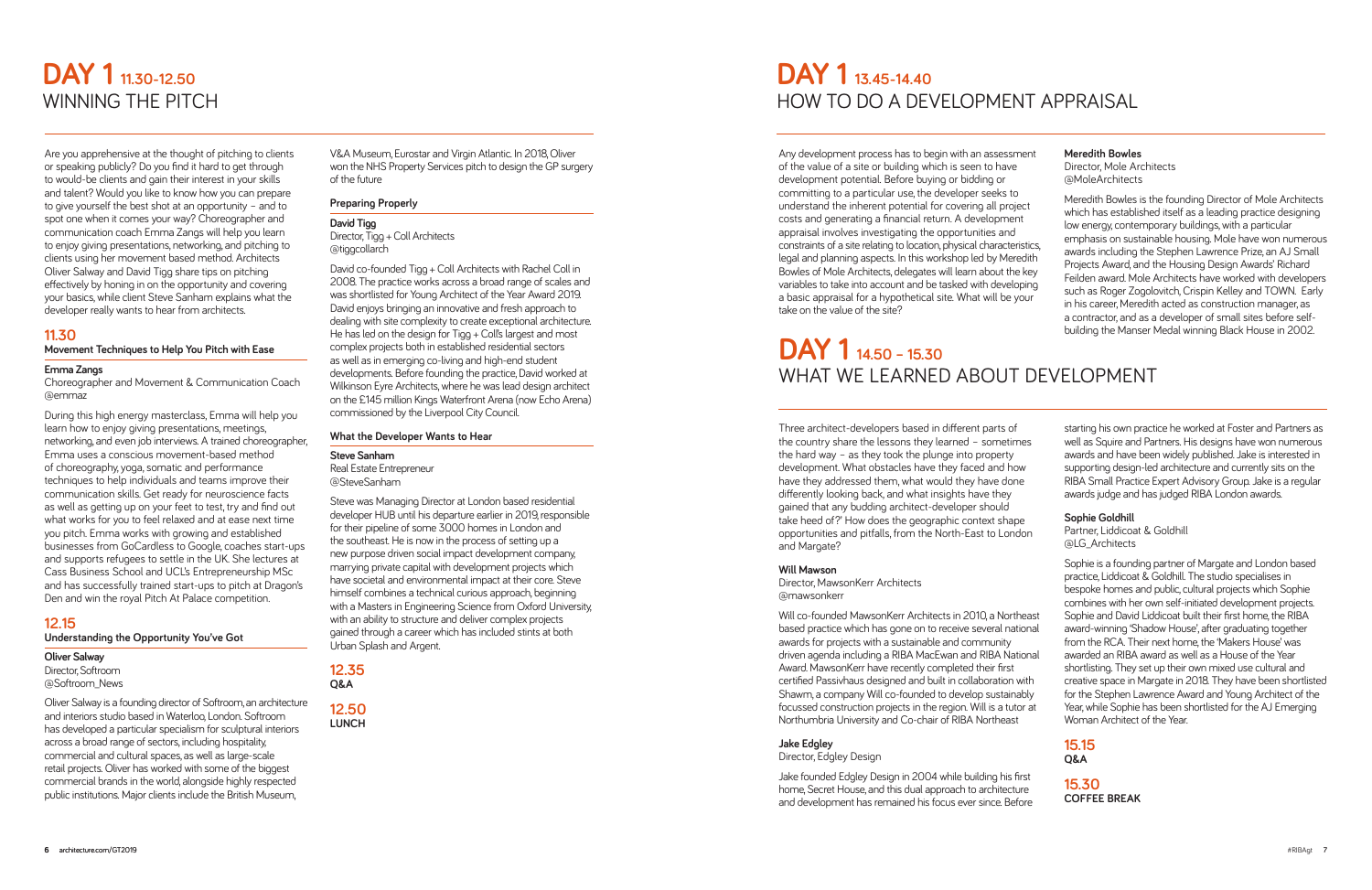## **DAY 1 15.55 – 16.30** HOW TO BUY LAND

One of the biggest hurdles for would-be developers is land acquisition. That is, finding plots for sale in the right location, accessing finance and understanding the business and legal implications before sealing the deal. From establishing boundaries and rights of way, to potential restrictions on use and wider planning considerations, a range of legal issues may arise if not addressed early, as solicitor Matthew Tebbot will explain. Land finance options differ from residential mortgages and may be more cumbersome to get approved. Development consultant Mary Riley gives the low-down on how much one can borrow. In addition to bank loans, a developer typically needs to raise equity finance to make up for the rest. Craftworks' John Smart gives tips on how and where to find it.

#### **Legal Traps and How to Avoid Them**

#### **Matthew Tebbot**

Associate, Wedlake Bell @WedlakeBell

Matthew is an associate at Wedlake Bell LLP and specialises in residential property law. He deals with a wide range of residential property matters relating to the acquisition and disposal of both leasehold and freehold properties for high net worth individuals, developers and property investment companies. Specific areas of expertise include resolving title matters, portfolio acquisition and disposal, re-financing, auction sales and purchases, freehold estate disposals, off plan residential development sales and purchases, licences, voluntary lease extensions and general landlord and tenant matters.

#### **How Much Can I Borrow?**

**Mary Riley** Director, Mary Riley Solutions

Mary helps bring commercial developments, self-build sites and custom build sites to market, coordinating funding procurement and professional teams from project inception to conclusion. Mary's wealth of experience in the self-build and custom build arena has seen her play a prominent role in the development of funding concepts that enable those looking to either self-build, custom build, renovate, convert or extend an existing structure to realise their dreams and aspirations. Mary is on the Executive Board of NaCSBA, sits on the Structural Timber Frame Committee and has been a finance expert on Grand Designs' "Ask the Expert" panel since 2004.

#### **How to Plug the Gap**

## **John Smart**

Director, Craftworks

John is the director of Craftworks, an award-winning triptych organisation encompassing the practice of architecture, development and construction. The cross fertilisation of these varying disciplines seeks to create an alternative pathway of architectural practice whilst challenging the shortcomings of the UK housing industry.

#### **16.15 Q&A**

## **DAY 1 16.30 – 17.05** ALTERNATIVE ROUTES TO DEVELOPMENT

With so much development criticised for delivering housing that is cookie cutter and financially out of reach for many, there is an increasing drive for alternative forms of development, especially group and community-led schemes enabling more socially and environmentally sustainable living and working. Architects are often at the forefront of these developments, identifying sites, facilitating co-design processes, dealing with planning, project management and accessing finance. While creatively rewarding, community-led schemes can raise complex challenges. In this session we hear from architects about how they got their projects off the ground and made them work, and what advice they have for others embarking on a similar journey.

#### **Creating a Group-led Self-build**

**Jackson Moulding**  Director, Ecomotive @Jax\_zen

Jackson has worked in the field of community-led housing over the last 19 years. With a background in environmental sustainability, energy efficiency and renewable energy, he moved into group self-build projects through his involvement in the creation of the Ashley Vale Self Build scheme of 40 homes in Bristol. The award-winning project was instrumental in leading Jackson onto a path towards unblocking the barriers to alternative forms of housing delivery in the UK, so that more people could benefit. Jackson is a fellow of the School For Social Entrepreneurs and a fellow of the Royal Society of Arts, Manufacturers and Commerce.

#### **Baugruppen in the UK**

**John Kinsley** Director, John Kinsley Architects

@john\_kinsley

Born in Wigan, Lancashire, John moved to Scotland in 1995 to develop sustainable design at RMJM. After ten years designing and building the Scottish Parliament, he set up John Kinsley Architects in 2016. The practice' collective custom built tenement project in Portobello has received considerable media attention since its completion in 2017. The project won an RIAS Award and the Saltire Housing Innovation Award in 2018.

#### **Inspiration from Abroad**

#### **Alexandra Georgescu**

Director, KOGAA Studio, Brno, Czech Republic @KOGAA\_studio

Alexandra is a strong believer in collaboration with her clients, with designers, artists, wider stakeholders, and the people who help her projects come to life. An interior designer by training, she is leading on all interior design projects at KOGAA, from client communications to on-site controls. Her passion for design and creating high-value collaborations led to the creation of design festival Brno Design Days, the main design event in the city.

#### **Tomas Kozelsky**

Director, KOGAA Studio, Brno, Czech Republic @KOGAA\_studio

Tomas is a big-picture thinker who oversees the design solutions and overall vision for all KOGAA projects. His interest in driving socially and environmentally sustainable architecture and urban design has led the practice to focus on adaptive re-use, bringing projects such as The Distillery – Social Reactor and DADA Distrikt to life. He combines architectural practice with pursuing a Ph.D. at the Brno Faculty of Architecture and leads an independent platform for applied research in architecture and urbanism, Next Institute.

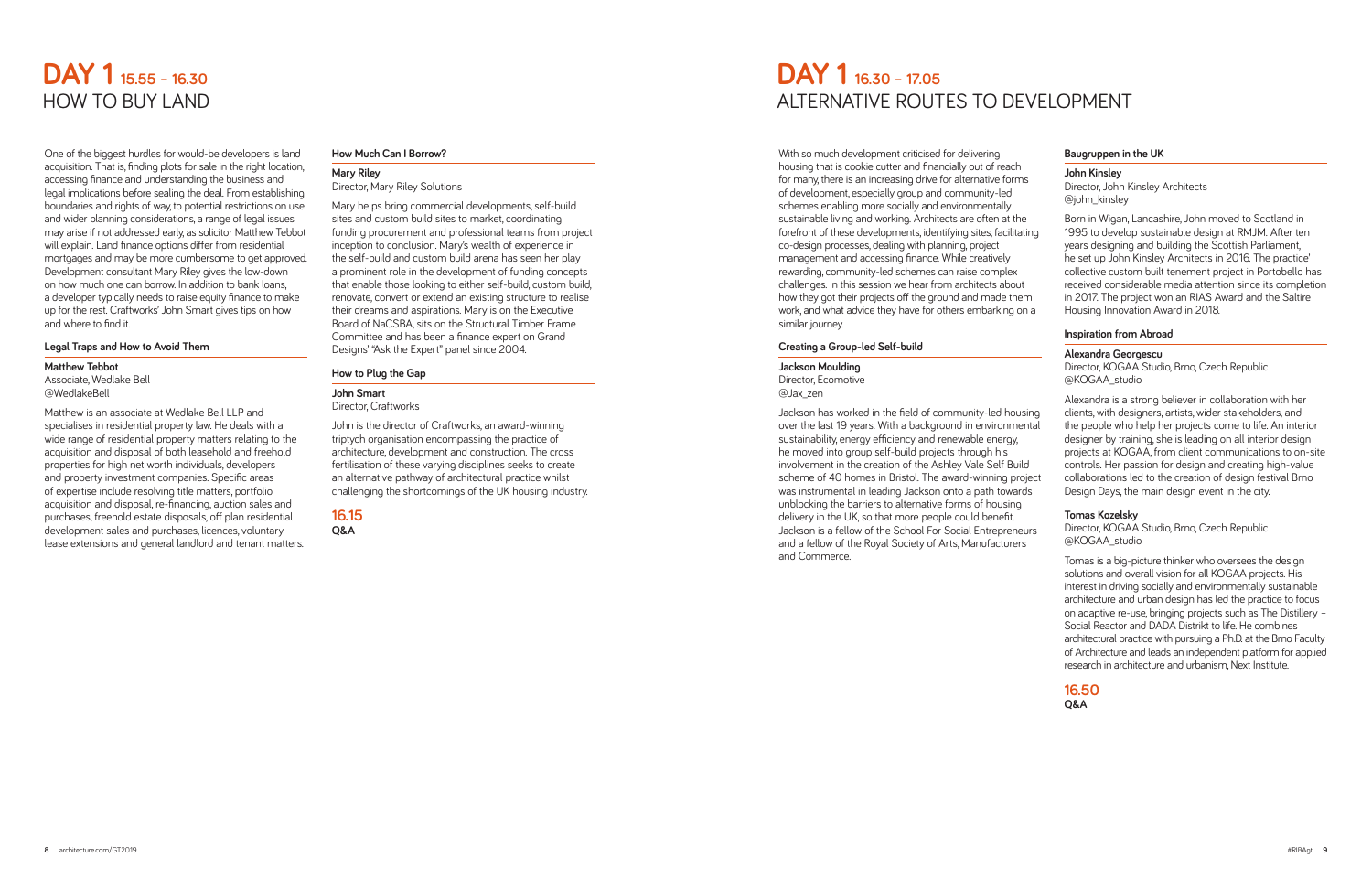## **DAY 1 17.05-17.20**  SUMMING UP THE DAY

## **Roger Zogolovitch**

@SolidspaceHomes

Roger Zogolovitch is both an architect and a developer. He is the founder of Solidspace, a development company that builds split section housing. The Solidspace development Weston Street in London designed by Simon Allford won a RIBA national Award in 2018.

## **DAY 1 17.20 – 17.55** ARCHITECT PITCH

Fast-paced and challenging, five architects have just three minutes to pitch their practice USP to a panel of judges that include clients and a communication expert. The pitch is an opportunity to test their presentation skills and receive valuable feedback. The audience will be invited to vote on the winner.

#### **Carolyn Larkin**

Director, Caro Communications @carocomms

Since founding Caro Communications in 1991, Carolyn has built the profiles of numerous international designers as well as architectural practices both large and small, and delivered successful campaigns for Wilkinson Eyre Architects' two Stirling Prize winning projects. Carolyn has been instrumental in establishing major events in the international design and architecture calendar, launching Clerkenwell Design Week in 2009 as well as architectural awards the Jane Drew Prize and the AJ Small Projects Award.

## **Jonny Anstead Director TOWN**

@JonnyAnstead

Jonny is founding director of TOWN, a developer with a focus on delivering well-designed and sustainable homes, streets and neighbourhoods. TOWN's first built project, 42-home co-housing project Marmalade Lane, was planned and delivered through a unique collaboration between TOWN, Cambridge City Council and the scheme's future residents, and designed by Mole Architects. Jonny is also leading TOWN's involvement as master developer on a

Roger's career transformation from architect to client over 30 years ago has given him an understanding of the role and responsibility of the architect developer. He is the author of 'Shouldn't we all be developers' published in 2015. Roger sits on the National Infrastructure Commission and chairs the independent design panel for HS2. In this session he reflects on the key take-aways of the day, extracting practice-relevant insights into the developer mindset and tips for creating your own opportunities.

5,500-home new quarter of Cambridge, in partnership with property developers U+I. Jonny is an advocate for community-led housing and a Trustee of Brighton & Hove Community Land Trust

#### **Selina Mason**

Director of Masterplanning, Lendlease @mason\_selina

Selina leads masterplanning across the Lendlease UK and Europe urban regeneration portfolio. Before joining Lendlease she led LDA Design's urban regeneration masterplanning team in London. Prior to this she was responsible for the delivery of the post-games Transformation Masterplan for the Olympic Delivery Authority and subsequently the London Legacy Development Corporation.

**17.55 – 18.05**  CLOSING COMMENT S

Creative Directors Amanda Baillieu and Gus Zogolovitch close the day with their concluding thoughts on using the day's learning to improve the value proposition to clients, and to apply the tools and insights to respond to opportunities in the market.

## **GLOSSARY OF DEVELOPER TERMINOLOGY**

| <b>ARRANGEMENT FEE</b>    | An administration charge made by lenders for<br>arranging credit, usually for a mortgage or for a<br>business loan.                                                                                                               |
|---------------------------|-----------------------------------------------------------------------------------------------------------------------------------------------------------------------------------------------------------------------------------|
| <b>GDV</b>                | Gross development value (total income / sales<br>on a development)                                                                                                                                                                |
| <b>GIA</b>                | Gross internal area                                                                                                                                                                                                               |
| <b>IRR</b>                | Internal rate of return                                                                                                                                                                                                           |
| <b>LTV</b>                | Loan to value ratio                                                                                                                                                                                                               |
| <b>NIA</b>                | Net internal area                                                                                                                                                                                                                 |
| <b>OVERAGE</b>            | In the context of a property transaction, a sum<br>which the vendor may be entitled to receive after<br>completion if a specified condition is satisfied,<br>for example the granting of a new planning<br>permission.            |
| <b>PDR</b>                | Permitted development rights                                                                                                                                                                                                      |
| <b>PM</b>                 | Project management fees                                                                                                                                                                                                           |
| <b>POC</b>                | Profit on cost                                                                                                                                                                                                                    |
| <b>RED BOOK VALUATION</b> | Valuations that meet the criteria set out by the<br>Royal Institution of Chartered Surveyors (RICS).<br>The 'Red Book' is the name given to the RICS's<br>Valuation Professional Standards published<br>every 2 or 3 years.       |
| <b>ROI</b>                | Return on investment                                                                                                                                                                                                              |
| <b>SDLT</b>               | Stamp duty land tax                                                                                                                                                                                                               |
| <b>SPV</b>                | Special purpose vehicle (single use company set<br>up specifically for a project)                                                                                                                                                 |
| <b>STP</b>                | Subject to planning                                                                                                                                                                                                               |
| <b>TITLE</b>              | In property law, a title is a bundle of rights in a<br>piece of property in which a party may own either<br>a legal interest or equitable interest. The rights<br>in the bundle may be separated and held by<br>different parties |
| <b>TPO</b>                | Tree preservation order                                                                                                                                                                                                           |
| <b>UNCON</b>              | Unconditional (offer)                                                                                                                                                                                                             |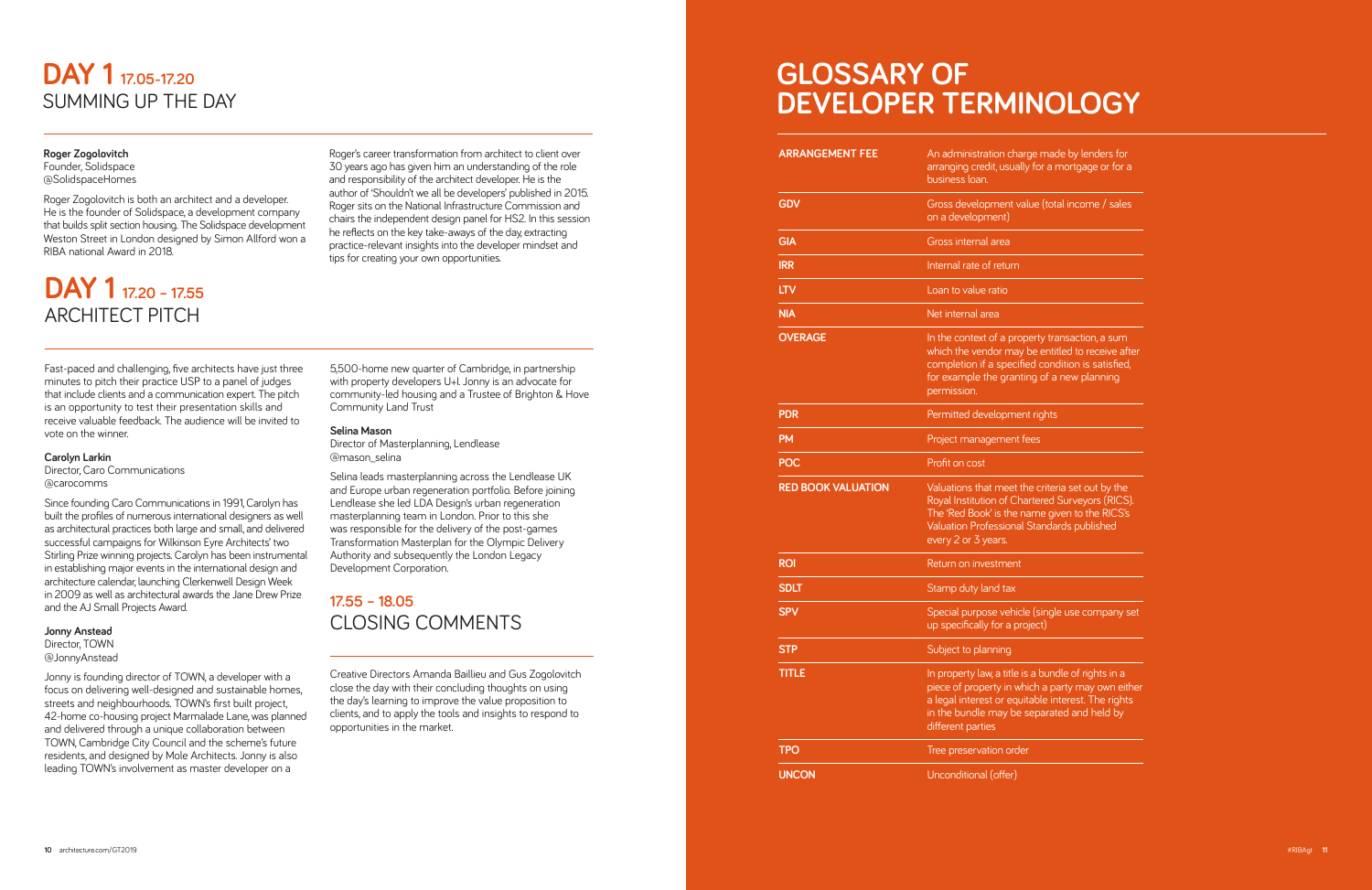## **DAY 1 18.15** SPEED-MENTORING EVENT

Inspirational architects, business mentors and industry professionals will be on hand to offer quick-fire advice on business or professional development needs to

**Je Ahn** Studio Weave, Founding Director

**Jonny Anstead** Town, Founding Director

**Amanda Baillieu** Archiboo, Founder

**Bruce Bell** Facit Homes, Founder

**Paola Boffo** AECOM, Associate

**Teresa Borsuk** Pollard Thomas Edwards, Senior Advisor

**Meredith Bowles** Mole Architects, Principal and Design Director

**Caroline Buckingham** Caroline Buckingham Architects, Founding Director

**Ibrahim Buhari** Burrell Foley Fischer, Project Architect

**Damion Burrows** Darling Associates, Director

**Ben Cousins** Cousins and Cousins, Managing Director

**Irene Craik** Levitt Bernstein, Director

**Nic Crawley** Allford Hall Monaghan Morris, Associate

**Jane Duncan** Jane Duncan Architects, Founder

**Jake Edgley** Edgley Design, Practice Director

**Richard Fairhead** 3DReid, Director, Head of Residential

**Fergus Feilden** Feilden Fowles Architects, Co Founder and Director

**Edmund Fowles** Feilden Fowles Architects, Co Founder and Director pre-registered delegates. Mentors have been assigned to mentees in advance.

**Lanre Gbolade** L&Q, Senior Product Innovation Manager

**Tara Gbolade** Gbolade Design Studio, Co-Founder

**John Gray** HTA Design, Partner, Head of Production Information

**Ann Griffin** Architects Collaborative, Founding Director

**Mijail Gutierrez** Perkins+Will, Design Director, Associate Principal

**Ellen Hadden** DSDHA, Senior Associate

**Charlotte Harris** HASA Architects, Co Founder and Director

**Dominic Hook** BDP, Director

**Barbara Kaucky** Erect Architecture, Director

**Sarah Khan** Roger Mears, Partner

**Tomas Kozelsky** KOGAA, Founding Partner

**Anna Kulik** Scott Brownrigg, Project Director

**Martin Liepmann** Skidmore Owings & Merrill, Associate Director

**Helen Logan** Allies and Morrison, Director

**Petra Marko** Solidspace, Director

**Mark Middleton** Grimshaw Architects, Partner

**Tomas Millar** Millar+Howard Workshop, Director

**Shahriar Nasser** Belsize Architects, Director

## **DAY 1 18.15** SPEED-MENTORING EVENT

**Teri Okoro** TOCA Architects, Director

**Femi Oresanya** HOK, Principal

**Marco Ortiz** Emergent Design, Director

**Nigel Ostime** Hawkins\Brown, Project Delivery Director

**Indu Ramaswamy** Allies and Morrison, Director

**Nick Ridout** Scott Brownrigg, Director

**Mary Riley** Mary Riley Solutions, Managing Director

**Oliver Salway** Softroom, Director

**James Santer** Allford Hall Monaghan Morris, Associate Director

**Dan Sibert** Foster + Partners, Senior Partner

**Kaye Stout** Pollard Thomas Edwards, Partner

**Tom Taylor** Buro Four, Founding Partner

**David Tigg** Tigg Coll Architects, Founding Director

**Robert Wilson** Granit Architects, Architectural Director

**Sui-Te Wu** Lean BIM Strategies, Director

**Hazel York** Hawkins\Brown, Partner

**Gus Zogolovitch** Rarespace, Managing Director

**Benedict Zucci** BDP, Director of Architecture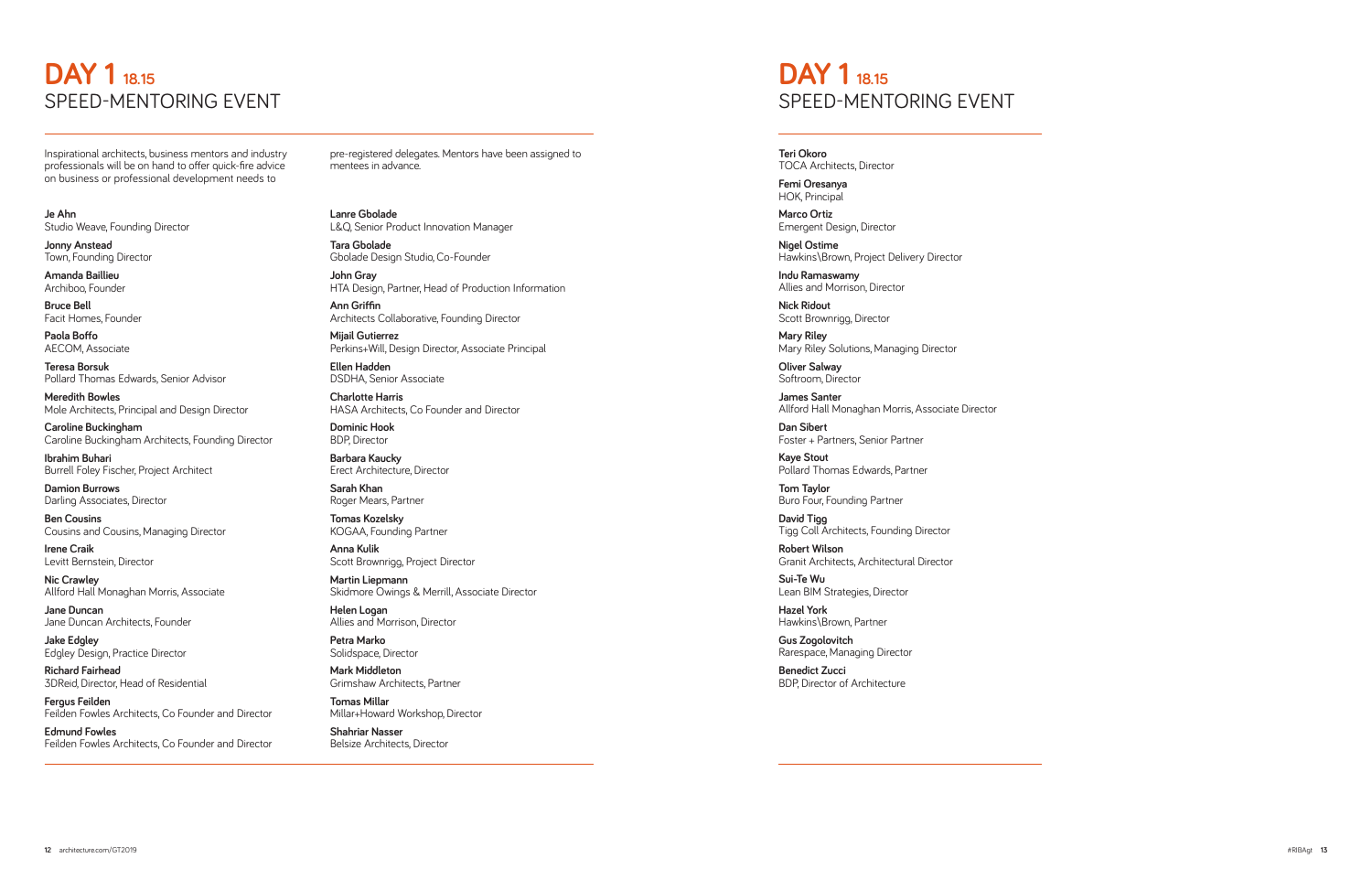

## **GUERRILLA TACTICS** CPD DAY PROGRAMME

| $09.30 - 10.00$ | <b>REGISTRATION AND COFFEE</b> Jarvis Foyer, Ground Floor                  |
|-----------------|----------------------------------------------------------------------------|
| $10.00 - 11.00$ | <b>MORNING PLENARY:</b><br><b>Towards Sustainable Practice Jarvis Hall</b> |
| $11.00 - 11.20$ | <b>COFFEE BREAK</b> Jarvis Foyer                                           |
| $11.20 - 12.20$ | <b>MORNING SESSION 2</b>                                                   |
| $12.20 - 13.30$ | <b>LUNCH</b> Florence Hall                                                 |
| $12.25 - 12.55$ | <b>Mental Health and Wellbeing Roundtable</b> Aston Webb Room              |
| $12.55 - 13.25$ | Mental Health and Wellbeing Roundtable Aston Webb Room                     |
| $13.30 - 14.30$ | <b>AFTERNOON SESSION 1</b>                                                 |
| $14.40 - 15.40$ | <b>AFTERNOON SESSION 2</b>                                                 |
| $15.40 - 16.00$ | <b>COFFEE BREAK Florence Hall</b>                                          |
| $16.00 - 17.00$ | <b>AFTERNOON SESSION 3</b>                                                 |

The room allocation for the individual morning and afternoon sessions is indicated below the summary for each seminar in the programme.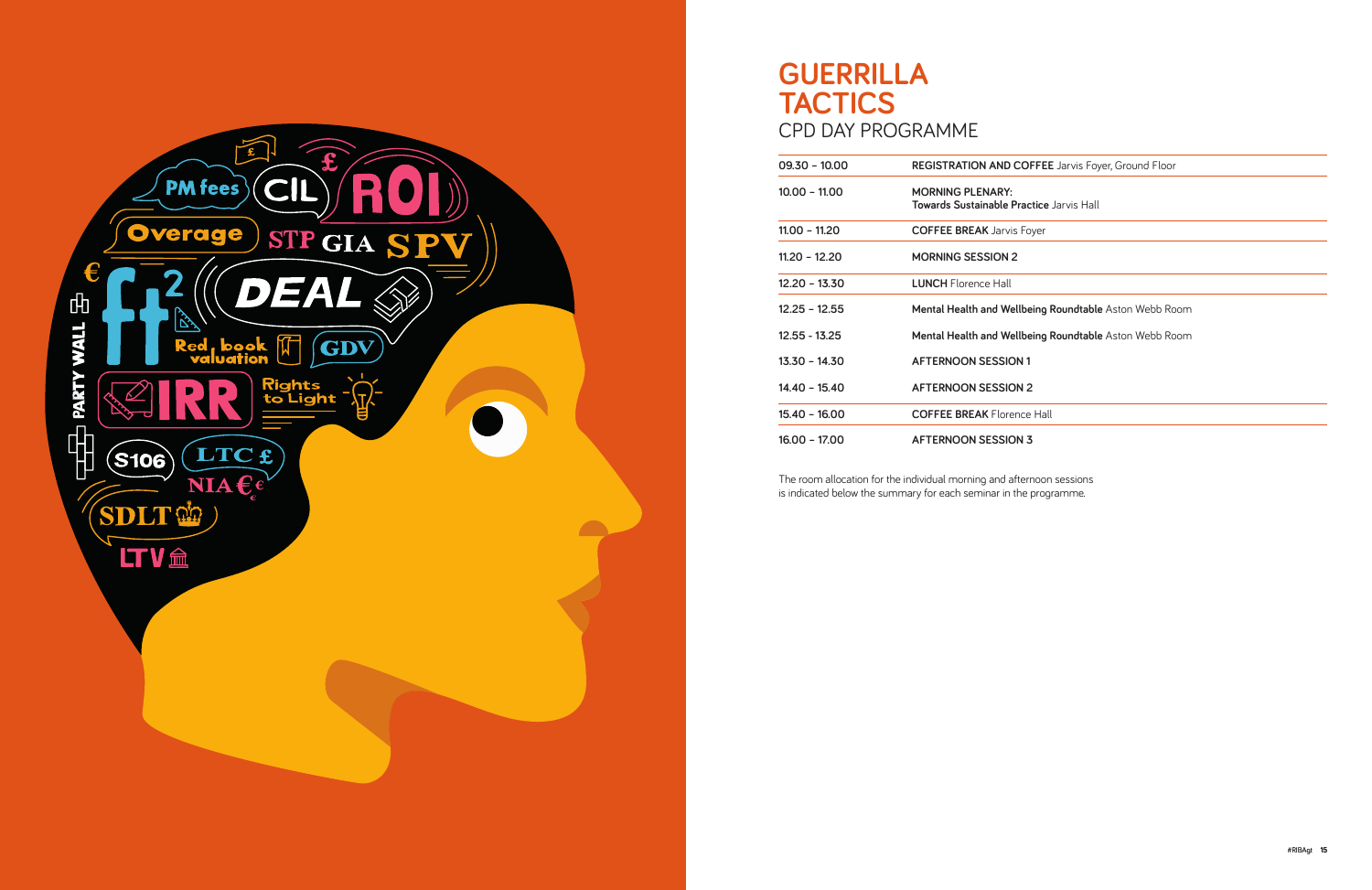## **DAY 2 10.00 – 11.00** MORNING SESSION 1: PLENARY

#### **Towards Sustainable Practice**

**Mina Hasman and Alasdair Ben Dixon (chairs)**  SOM and Collective Works **RIBA Core Curriculum: Sustainable Architecture** @SOM\_Design @collectiveworks

#### **Presentations by: Arboreal Architecture, Architype and Tate Harmer.**

2019 has seen a sea change in public awareness of the consequences of climate change and recognition of the need to act now to reduce our environmental impact. As one of the largest single sources of carbon emissions, design and construction needs to shift towards sustainable practices to achieve this. And as client demand for sustainable design is rising, architects are expected to have the skills to deliver. Mina Hasman and Alasdair Ben Dixon open the day by introducing the recommendations of the RIBA Ethics and Sustainable Development Commission. RIBA Sustainable Futures Group Chair Gary Clark points delegates to the resources available for architects in practice. Three leading architects in sustainable design showcase how they achieve sustainable outcomes and offer tips on making it work, from residential retrofit to low-energy new build.

The session will close with an open Q&A with all speakers.

**Jarvis Hall, Lower Ground Floor**

## LUNCHTIME SESSIONS 12.25–12.55 and 12.55–13.25

#### **Mental Health and Wellbeing Roundtable**

**Katie Vivian and Mark Thomas** Architects Benevolent Society **RIBA Core Curriculum: Health, safety and wellbeing**  @ArchBenSoc

The Architects Benevolent Society (ABS) has been putting mental wellbeing at the top of the agenda throughout 2019 through its #AnxietyArch campaign, which aims to encourage architects to recognise and talk openly about mental health issues; promote good practice in terms of

looking after themselves, their colleagues and employees; and facilitate access to help if they need it. Katie and Mark will give an overview of mental health concerns in the industry and the practical support available for architects experiencing anxiety, stress and anxiety based depression. Join them before or after having lunch if you would like to find out more. The room can accommodate up to 20 delegates, on a first come first serve basis.

**Aston Webb Room, 2nd Floor**

## **DAY 2 11.20 – 12.20** MORNING SESSION 2

### **Applying the RIBA Sustainability Strategy and Plan for Use**

**Craig Robertson and Mike Chater** Allford Hall Monaghan Morris and HCC Property Services **RIBA Core Curriculum: Sustainable Architecture**  @AHMMArchitects @Hants\_Property

Craig Robertson and Mike Chater, lead authors of the new RIBA Sustainability Strategy and Plan for Use (to be published with the RIBA Plan of Work 2019), will explain how all architects can work with them to deliver sustainable outcomes in practice. The session will quide you in defining sustainability objectives and setting targets, getting your client and other key stakeholders on board, and cover the key milestones and stage outputs on the way to delivery.

**Jarvis Hall, Lower Ground Floor**

### **Getting to Grips with Cash Flow Management**

#### **Neil Boyde** Grimshaw

**RIBA Core Curriculum: Business, clients and services** @GrimshawArch

Grimshaw's CFO, Neil Boyde, will help you get to grips with cash flow management: how to set up your business and financial reporting to maintain the all-important positive cash flow, why this is a particular challenge in architecture, and what to know about the unexpected implications of practice growth. Along the way he will show up the pitfalls, potholes and elephant traps to avoid or be prepared to manage.

#### **Wren Room, 6th Floor**

### **Navigating Your Appointment**

**Richard Kniveton** Clyde & Co LLP **RIBA core curriculum: Legal, regulatory and statutory compliance** @ClydeCoNews

Associate Richard Kniveton shines a light on the architect's relationship with third parties under their contract. Collateral warranties are firmly embedded as a feature of construction projects, particularly those requiring development finance. When granting collateral warranties or third party rights, architects need to be clear about the legal implications and key issues that may arise. Similarly, novation and in particular dual reporting and monitoring services require clarity around the architect's relationship with third parties under the terms of their appointment.

#### **Lutyens Room, 2nd Floor**

### **Optimising Your Personal Effectiveness as a Practice Leader**

**Johan Taft** Magnify your Greatness **RIBA core curriculum: Business, clients and services** @JohanTaft

Whether as a director or in another position of responsibility, putting one's time and skills to their best use is key to personal effectiveness. This is especially important for small practice owners, who are great at what they do professionally but may be worried that their business results are not consistently satisfactory. They may also find at times that they are no longer enjoying their career as much as they once used to. Business and personal coach Johan Taft helps practice leaders find a better return on their time, effort and resources.

**Lasdun Room, 5th Floor**

### **Creating a Process for Community-led Design**

#### **Myra Stuart and Grace Crannis**

The Glass-House Community Led Design **RIBA Core Curriculum: Business, clients and services** @GlassHouseCLD

The Glass-House Community Led Design is a national charity that supports communities, organisations and networks to work collaboratively on the design of buildings, open spaces, homes and neighbourhoods. Grace and Myra offer a brief and playful introduction to working with communities and community clients, and the opportunities that can be created by enabling a collaborative process. A short presentation followed by group working for up to 30 people.

**Clore Learning Centre, 4th Floor**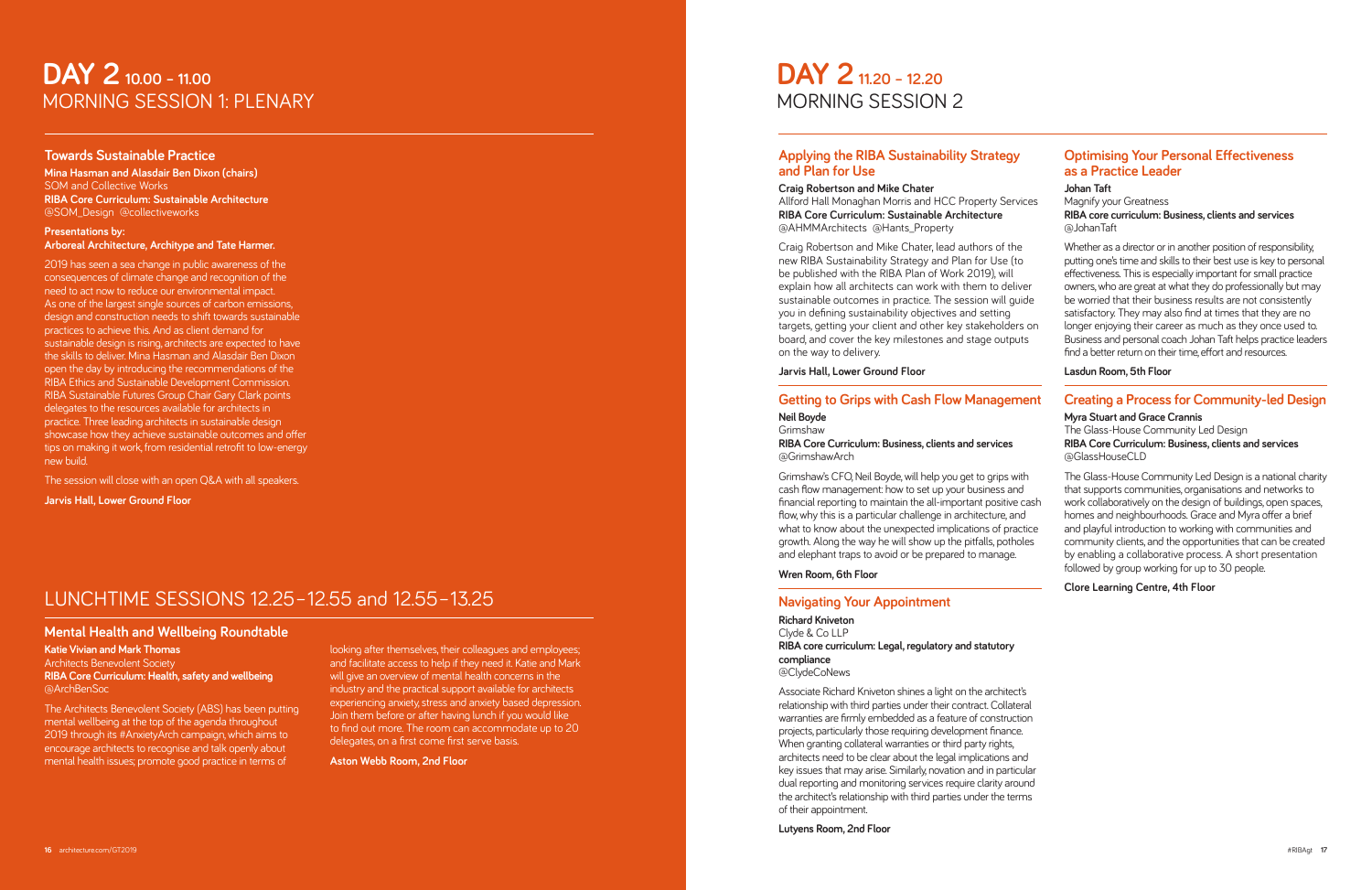## **DAY 2 13.30 – 14.30** AFTERNOON SESSION 1

### **The New Code of Conduct – What Does It Mean for Me and My Practice?**

#### **Rachel Gwilliam** Blake Morgan LLP **RIBA Core Curriculum: Business, clients and services**  @BlakeMorganLLP

In this session Rachel Gwilliam, Partner at Blake Morgan LLP and lay member of the RIBA Professional Conduct Panel, will quide attendees through the new Code of Conduct, Code of Practice and Disciplinary Procedures, which were launched in April 2019. Rachel, who was involved in the Conduct Review 2018, will highlight the key changes – both procedural and substantive – and some of the rationale behind them. Attendees will also be taken through several case studies and anecdotes to illustrate common pitfalls and how to avoid breaking the requirements of the code.

#### **Jarvis Hall, Lower Ground Floor**

#### **Getting Ready for Business Growth**

**David Ayre**  Ayre Chamberlain Gaunt **RIBA Core Curriculum: Business, clients and services** @ACGarchitects

Your practice is doing well, you are on a growth trajectory or pursuing a strategy for future expansion. While most of the initial attention will be on winning more work or breaking into different sectors, success throws up new challenges. David and his partners at ACG always believed that a sound business footing was key to delivering quality architecture and nurturing a successful practice. Having grown ACG from humble beginnings into a well-established name, David focused early on the value of smart investment in productivity-enhancing tools and on bringing in the right people. He will share his top tips and take-aways for getting ready for growth.

**Wren Room, 6th Floor**

#### **Collaborating Well with Engineers**

#### **Steve Webb** Webb Yates Engineers **RIBA Core Curriculum: Design, construction and technology** @WebbYates

Well-known for his collaborations with architects including Amin Taha and Maria Smith, his partner in transdisciplinary architecture and engineering practice Interrobang, Steve believes in breaking disciplinary silos to generate fresh

thinking and innovative solutions that emerge when architects and engineers bring out the best in each other. Steve will explain how to find the right engineer to suit your project and how to get them engaged in the design process – beyond the number crunching.

**Lutyens Room, 2nd Floor**

### **Driving Leads Through Digital Marketing**

### **Daniel Nelson**

#### October Communications **RIBA core curriculum: Business, clients and services** @octobercomms

For the majority of new clients today, the search for an architect begins online. To increase your chances of being found and standing out, your online presence requires curating. Daniel Nelson will explain how to maximise the return on your time, achieve higher rankings in search results, generate more leads via your website and strategically use content on social media and online design platforms to raise your profile among your target audience.

**Lasdun Room, 5th Floor**

### **Applying Behavioural Insights to Spatial Design**

### **Edward Gardiner** Warwick Business School

**RIBA core curriculum: Places, planning and communities** @edwardoardiner

The physical design and layout of spaces has been shown to influence behaviour, for example levels of aggression or energy consumption in buildings. Ed Gardiner is Behavioural Design Lead at Warwick Business School and set up a partnership with the Design Council. He will introduce core insights of behavioural science and why it is relevant to architecture, drawing from current research. In the second half of the session delegates will be given a brief outlining a hypothetical spatial setting and invited to interpret the potential impact on behaviours. The room can accomodate up to 30 people on a first come first serve basis.

**Clore Learning Centre, 4th Floor**

## **DAY 2 14.40 – 15.40** AFTERNOON SESSION 2

### **Building Your Practice's Brand Recognition**

#### **David Tanguy** Praline **RIBA Core Curriculum: Business, clients and services** @designbypraline

David's creative agency Praline helps clients in the business, arts and culture sectors strengthen their brand, and counts both RSHP and Alison Brooks Architects among his architectural clients. Whether start-ups looking to get their name out, or established practices finding that their outward presentation no longer accurately reflects who they are today, a carefully considered branding strategy helps sharpen the practice profile and communicate its character and values. Key to success is understanding how to talk to your target audience.

**Jarvis Hall, Lower Ground Floor**

### **The A-Z of Getting Planning**

#### **Gerry Cassidy** BPTW **RIBA Core Curriculum: Places, planning and communities** @\_BPTW\_

For many, the bane of architects' life, yet an inevitable part of practice: getting planning permission. Passionate about planning and partner at architecture and planning consultancy BPTW, Gerry will cover all steps in the process from validation and evaluation to the role of 3rd parties, pre-apps and conditions. He will highlight the role of planning policy, flag up the pitfalls to avoid and how to choose your battles wisely, leaving you with more tools up your sleeves when back at the office.

### **Wren Room, 6th Floor**

### **Taking the Strain out of Renewing Your PI Insurance**

**Mark Klimt** DWF Law LLP **RIBA Core Curriculum: Legal, regulatory and statutory compliance** @DWF\_Law

Renewing Professional Indemnity insurance is becoming increasingly challenging for many architects as insurers are tightening available cover and raising premiums. In addition to higher insurance costs, many practices are facing exclusions, with legacy projects now seen as risky by insurers. Finding affordable renewal cover is clearly becoming a serious budgetary consideration, particularly

for those two most common problem areas: combustible cladding and high-value basement extensions. While architects have no influence over the wider dynamics driving the insurance market, they can control their own internal processes and by providing insurers with the right documentation help give themselves the best chance of success.

#### **Lutyens Room, 2nd Floor**

#### **Adding Value in the Early Project Stages Ruth Butler**

Ruth Butler Architects **RIBA Core Curriculum: Inclusive environments** @RuthButlerRIBA

The success of a building project depends crucially on the skills and experience of its client. For many new or one-off clients, the advice and support of their architect is vital to help them navigate the process. Practice director and highly respected RIBA Client Adviser, Ruth Butler, brings a wealth of experience working with clients on developing effective briefs and influencing the trajectory of a project early on to enable great design. She will share her insights into the client perspective and give tips how architects can maximise the value they bring in the early stages, setting the direction for a successful project.

#### **Lasdun Room, 5th Floor**

### **Why More Small Practices Should Apply for R&D Tax Credits**

**Reena Champaneri, Barbara Kaucky, Phyllida Mills** BDO, erect architecture, MillsPower Architecture **RIBA Core Curriculum: Business, clients and services** @bdoaccountant @erectarch @PhyllidaM

Still only relatively few small practices are taking advantage of the opportunity to claim tax relief for aspects of their work because they assume it does not qualify as 'research and development', or because the process may appear complex and time consuming. In reality, many activities that architects regularly undertake do qualify under the UK's R&D tax credit scheme. And the financial return on the time invested to apply can be substantial – as practice directors Barbara Kaucky and Phyllida Mills testify. This session will offer an introduction to the application criteria and how to apply, followed by short case studies of activities both architects successfully claimed for.

**Hawksmoor Room, 6th Floor**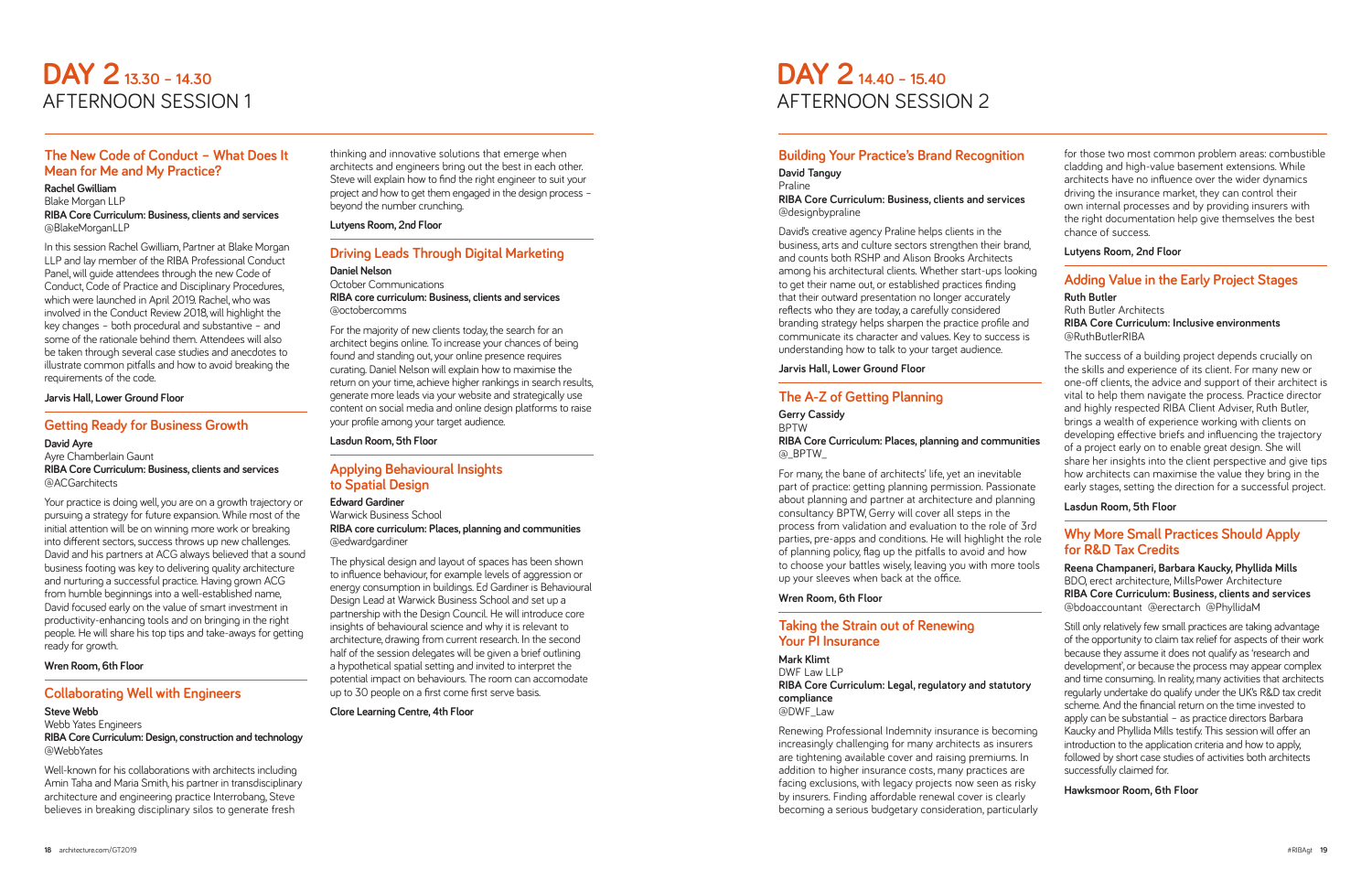## **DAY 2 16.00 – 17.00** AFTERNOON SESSION 3

### **Top Tips for Calculating and Negotiating Fees**

**Prof Stephen Brookhouse** University of Westminster **RIBA core curriculum: Business, clients and services** @UniWestminster

Developing an effective fee proposal that reflects all costs incurred to deliver a service is fundamental for any architectural business. To achieve and maintain profitability, architects need to be clear about all their costs and overheads and take a methodical approach to the costing of every element of the service they provide. Prof Brookhouse will show how to develop a sound fee proposal, make your case to the client and advise on time-effective ways of monitoring costs against project progress.

**Jarvis Hall, Lower Ground Floor**

### **Promoting a Child-Friendly City**

**Susanne Tutsch, Dinah Bornat, Anna Mansfield**  erect architecture, ZCD Architects, Publica<br>
RIBA Core Curriculum: Inclusive Environments **RIBA Core Curriculum: Inclusive Environments** @erectarch @ZCD\_Architects @publica\_office

A session all about an often overlooked demographic in urban policy, housing and neighbourhood development: children. Despite around a quarter of London's population being under the age of 18, children and young people's needs and lived experiences are not regularly taken into account in a holistic way. As urban density is on the rise in the UK, it is increasingly important for planning and design professionals to understand these needs to inform their decisions. Dinah, Anna and Susanne will discuss emergent policy and research on child-friendly neighbourhood design, strategies for enabling children's independent mobility and best practice for designing play spaces.

#### **Wren Room, 6th Floor**

### **Working with 20th Century Buildings**

**Fiona Lamb** Avanti Architects **RIBA Core Curriculum: Conservation and heritage** @AvantiArch

As the Bauhaus Centenary draws to a close, this session puts the focus on working with 20th Century heritage buildings. Renowned for their work on modernist buildings, Avanti Architects have built up an extensive portfolio conserving, restoring and adapting them to suit contemporary needs. Director Fiona Lamb will focus on

the conservation of 20th Century architecture from a practitioner's viewpoint, looking at recurrent themes and patterns in practice. Case studies including the Isokon Building will illustrate how the practice balances differing priorities and pressures on each project.

**Lutyens Room, 2nd Floor**

#### **How to Make Your Business Stand Out from the Crowd**

**Lesley Rubenstein-Pessok** LAR Consultancy **RIBA Core Curriculum: Business, clients and services** @quospera

A London & Partner Business Mentor and managing director of LAR Consultancy, Lesley Rubenstein-Pessok helps businesses get into better shape and scale-up. She has established and managed three organisations, for which she has raised public and private funds. In recent years she has focused on international business development and mentoring of local and overseas clients in a wide range of sectors including medical, fintech, hospitality and lighting. Lesley asks who you are as a business and what you want to achieve to create a roadmap for growth.

**Lasdun Room, 5th Floor**

### **Update on the New RIBA Professional Services Contracts**

#### **Prof. Sarah Lupton**

Lupton Stellakis and Welsh School of Architecture **RIBA core curriculum: Business, clients and services** @WSofArchi

The need for architects to use standard forms of appointment has never been more prevalent. Research undertaken by the RIBA found that 26% of the professional conduct cases raised in 2018 related to allegations of insufficient or non-existent terms of appointment – and that 25% of the hearings in these cases resulted in RIBA Members being sanctioned for breaches of the RIBA Code of Conduct. This seminar will focus on the new suite of RIBA Professional Service Contracts, will provide an overview of the key changes and terms within the new contracts, and will highlight the importance of ensuring you have an adequate form of appointment.

**Hawksmoor Room, 6th Floor**